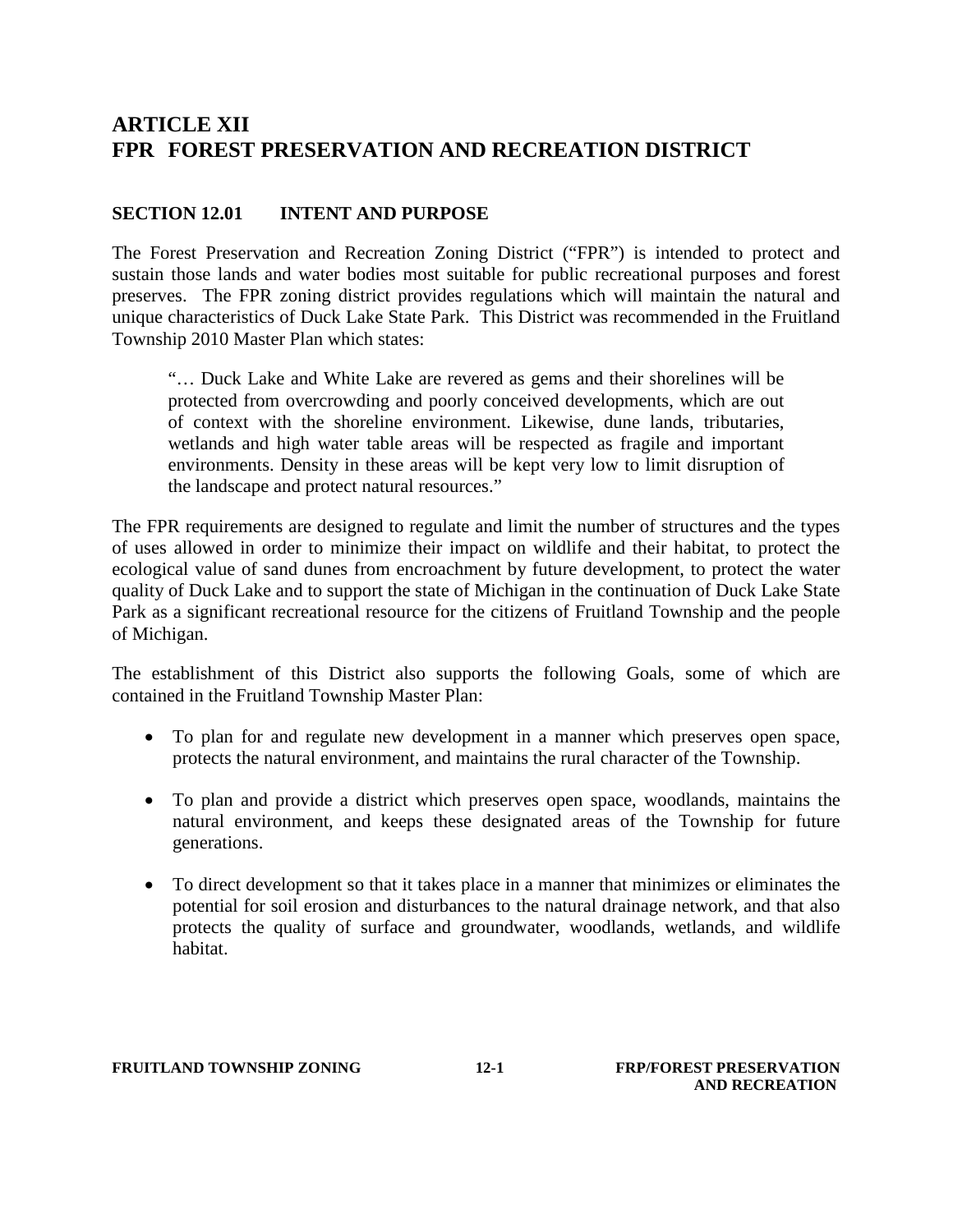- To ensure that any development protects the natural or aesthetic character of environmentally sensitive areas through responsible and innovative development and site planning techniques.
- To prohibit clear-cutting of significant forested areas in accordance with best scientific management practices.
- To require buildings to be setback at least 100 feet from the normal ordinary high water mark of any stream, creek, lake, or similar body of water.

#### **SECTION 12.02 USES PERMITTED BY RIGHT**

- A. Forestry management operations in accordance with generally accepted forestry management practices (GAFMPs) as defined and prescribed under the auspices of the Right to Forest Act Public Act 676 of 2002.
- B. On Site Use Wind Energy System 65 feet or less in total height.
- C. Public parks (including forests, camping, playgrounds, and swim beaches) owned and operated by the state of Michigan (or any of its governmental agencies) for use by the general public. See also, Section 5, below.

The above uses shall not be subject to the site plan review requirements of Article 15 herein.

### **SECTION 12.03 USES PERMITTED BY SPECIAL LAND USE**

Land, structures and/or buildings in the Forest Preservation and Recreation District may be used for the following purposes following review and approval by the Planning Commission as a Special Land Use as regulated by this Ordinance.

- A. Parks, playgrounds, swimming beaches, trails for hiking, horseback riding, bicycling, cross country skiing, or snowmobiling where all motorized wheeled vehicles are prohibited on such trails except for handicapped and maintenance vehicles, hunting /fishing clubs, wildlife refuge and game preserves, not owned or operated by the state of Michigan (or any of its governmental agencies).
- B. Public or private docks, piers, boat ramps or launches.
- C. Campgrounds (for tents and recreational vehicles) not owned or operated by the state of Michigan (or any of its governmental agencies).
- D. Riding stables.
- E. Any Wind Energy System which is greater than 65 feet in height.

| <b>FRUITLAND TOWNSHIP ZONING</b> | $12 - 2$ | <b>FRP/FOREST PRESERVATION</b> |
|----------------------------------|----------|--------------------------------|
|                                  |          | <b>AND RECREATION</b>          |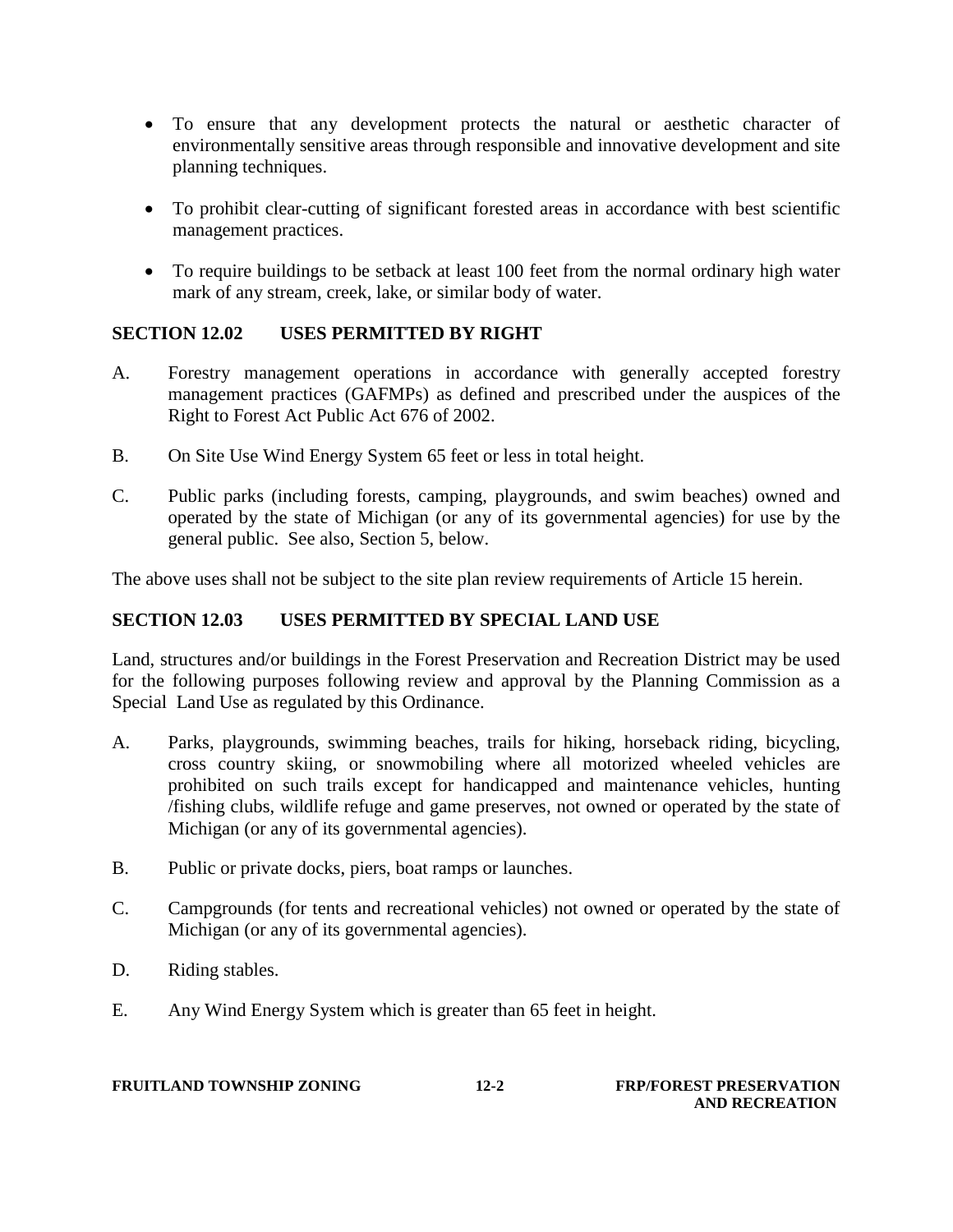F. Ponds exceeding one (1) acre of surface area.

# **SECTION 12.04 SITE DEVELOPMENT STANDARDS**

A. No use, main building, or principal structure, nor the use, or enlargement or expansion of any main building or principal structure, shall hereafter occur or be erected unless all of the following requirements are met and maintained in connection with such use, building, or structure, or the enlargement or expansion thereof.

| Front Yard Setback                                       | One hundred (100) feet                                                                                                                                                                                                                                                                                                                                                                                                                                                                              |
|----------------------------------------------------------|-----------------------------------------------------------------------------------------------------------------------------------------------------------------------------------------------------------------------------------------------------------------------------------------------------------------------------------------------------------------------------------------------------------------------------------------------------------------------------------------------------|
| Side Yard Setback                                        | Fifty (50) feet as measured to the foundation.                                                                                                                                                                                                                                                                                                                                                                                                                                                      |
| <b>Rear Yard Setback</b>                                 | Fifty $(50)$ feet.                                                                                                                                                                                                                                                                                                                                                                                                                                                                                  |
| <b>Building Height</b>                                   | Main building - Thirty-five (35) feet.                                                                                                                                                                                                                                                                                                                                                                                                                                                              |
| Lot Coverage (buildings)<br>and<br>impermeable surfaces) | Five $(5)$ percent.                                                                                                                                                                                                                                                                                                                                                                                                                                                                                 |
| Minimum Lot Area                                         | Forty (40) acres.                                                                                                                                                                                                                                                                                                                                                                                                                                                                                   |
| Minimum Lot Width                                        | Three hundred (300) Feet.                                                                                                                                                                                                                                                                                                                                                                                                                                                                           |
| Lakes, Streams and Creeks                                | No building or septic tanks, tile fields or other similar waste<br>facilities shall be allowed within one hundred (100) feet from<br>the normal ordinary high water mark of any stream, creek,<br>lake, or similar body of water with the exception of lift<br>stations or similar devices.<br>The regulations of Section 3.30, Riparian Access and<br>Waterfront Keyhole Development, and the regulations of the<br>Shoreline Overlay District shall fully apply to all lands in<br>this District. |

- B. Tree cutting and or removal of shore cover:
	- 1. On banks facing the lake, stream or creek natural vegetation should be kept where possible to help filter nutrients from ground water flowing to the lake and prevent erosion.
	- 2. Selective trimming of trees and brush for a filtered view of the lake, stream or creek is preferred as opposed to clear-cutting within one hundred (100) feet inland of the water's edge to provide a buffer strip of deeper rooted plants for nutrient absorption and erosion control.